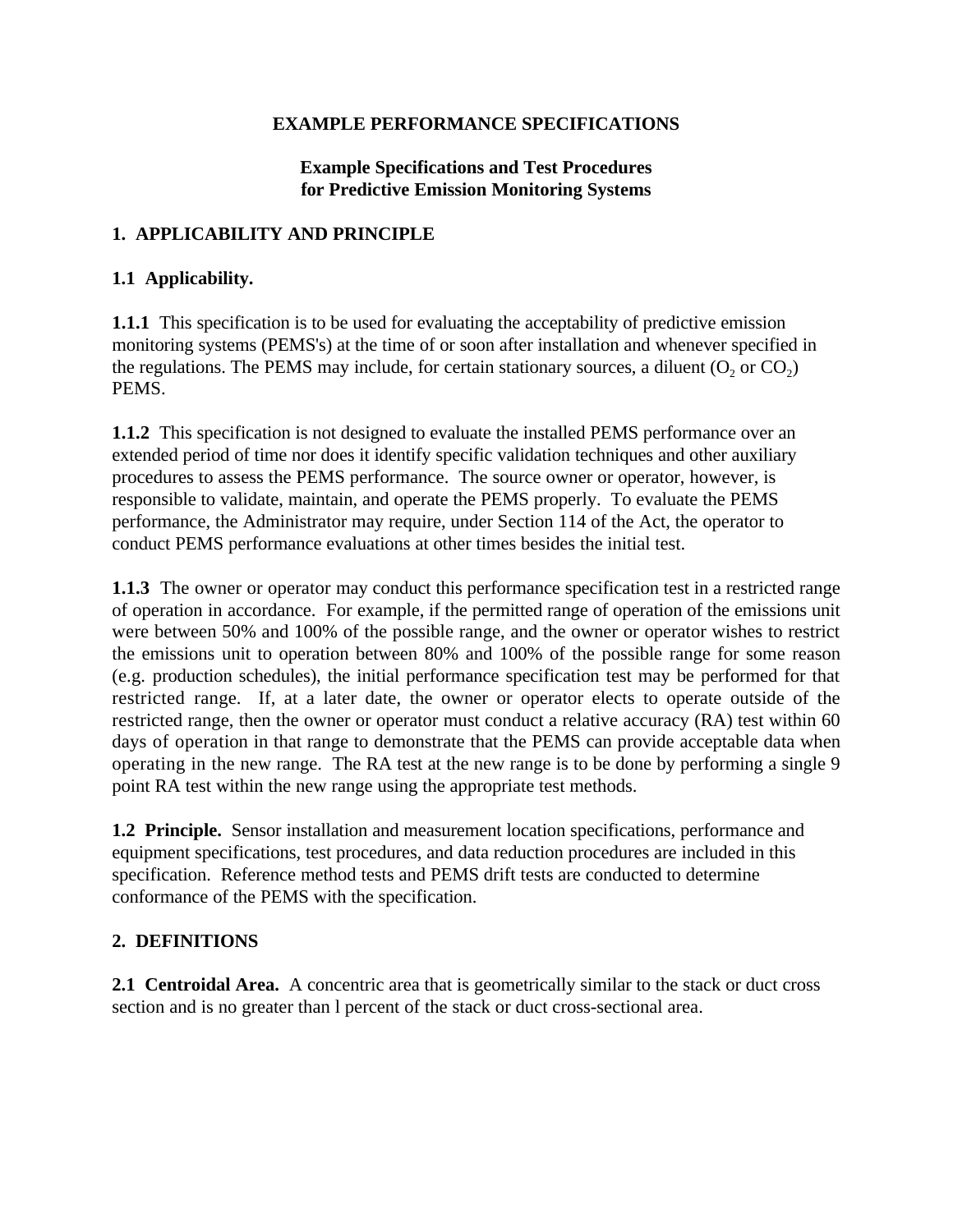**2.2 PEMS.** The total equipment required for the determination of a gas concentration or emission rate. The system consists of the following major subsystems:

**2.2.1 Sensors and Sensor Interface.** That portion of the PEMS used for the following: Process data acquisition; process data transportation between the sensors and the emission model(s); and sensor validation.

**2.2.2 Emission Model(s).** That portion of the PEMS that utilizes process data or reconciled process data and generates an output proportional to the gas concentration or emission rate. The emission model may generate emissions data in terms of the applicable emission limitation without the use of a diluent emission model.

**2.2.3 Diluent Emission Model (if applicable).** That portion of the PEMS that utilizes process data or reconciled process data and generates an output proportional to the diluent gas concentration (e.g.,  $CO<sub>2</sub>$  or  $O<sub>2</sub>$ ).

**2.2.4 Data Recorder.** That portion of the PEMS that provides a permanent record of the analyzer output. The data recorder may include automatic data reduction capabilities. The data recorder may include electronic data records, paper records, or a combination of electronic data and paper records

**2.2.5 Sensor Validation System.** That portion of the PEMS that analyzes the process data to ensure the accuracy of the gas concentration determined by the emission model(s) including any diluent emissions model(s), and to provide reconciled process data in the event of a failed sensor.

**2.3 PEMS Drift (PD).** The difference in the PEMS output readings from the reference value(s) due to the effect of sensor drift and the effect of utilizing reconciled process data for when a sensor or any combination of sensors has failed.

**2,4 Reference value.** Based on reference method testing, a baseline PEMS measurement during which time each sensor has been determined to be functioning properly.

**2.5 Relative Accuracy (RA).** The absolute mean difference between the gas concentration or emission rate determined by the PEMS and the value determined by the reference methods (RM's) plus the 2.5 percent error confidence coefficient of a series of tests divided by the mean of the RM tests or the applicable emission limit.

**2.6 Representative Results.** As defined by the RM test procedure outlined in this specification.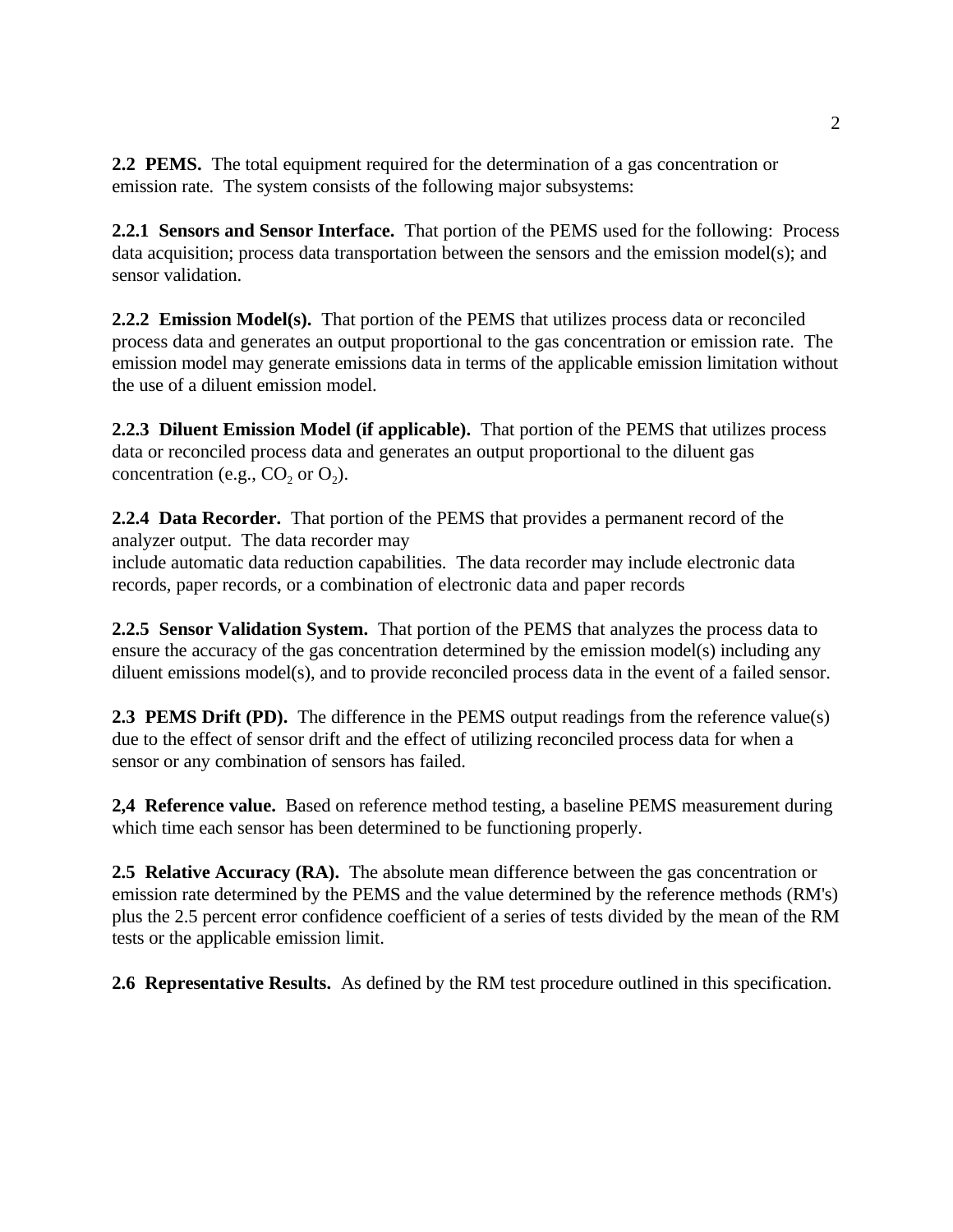**2.7 Failed Sensor or Sensor Failure.** A sensor which, by comparison to the other sensors, has been determined to have failed or drifted such that the difference between PEMS output readings and reference values are beyond the allowable PEMS drift criteria.

## **3. INSTALLATION AND MEASUREMENT LOCATION SPECIFICATIONS**

**3.1 Sensor Installation.** All sensors shall be installed at an accessible location in order to be able to perform, as necessary, repairs and replacements. Accessible locations does not require the installation of permanently installed platforms or ladders. Sensors may be at locations which require emission unit shutdown in order to repair or replace a failed sensor. After repair or replacement of a sensor, the process data from the sensor shall be, if necessary, corrected to provide process data which is representative of the process data obtained from the previously installed sensor.

#### **3.2 Reference Method Measurement Location and Traverse Points.**

**3.2.1** Select, as appropriate, an accessible Reference Method (RM) measurement point at least two equivalent diameter downstream from the nearest control device, the point of pollutant generation, or other point at which a change in the pollutant concentration or emission rate may occur, and at least a half equivalent diameter upstream from the effluent exhaust or control device. When pollutant concentration changes are due solely to diluent leakage (e.g., air heater leakages) and pollutants and diluents are simultaneously measured at the same location, a half diameter may be used in lieu of two equivalent diameters.

Then select a traverse point or points that assure acquisition of representative samples over the stack or duct cross section. The following procedure is used to establish a traverse point which yields representative results: Establish the number and location of each traverse point for the sampling location in conformance with Test Method 1; Measure emissions in accordance with the applicable RM test method(s) at each traverse point for a period of two minutes plus the twice the test method's system response time; Determine the average of the emissions; and Locate the traverse point with emissions nearest the average of the emissions as the sampling location for the RM tests. Results from previous studies may be used.

In lieu of determining a single traverse point to provide representative emissions, the following procedure may be used to locate the traverse points for conducting the RM tests: Establish a "measurement line" that passes through the centroidal area and in the direction of any expected stratification; Locate a minimum of three traverse points at 16.7, 50.0, and 83.3 percent of the measurement line or, if the measurement line is longer than 2.4 meters, the tester may choose to locate the three traverse points on the line at 0.4, 1.2, and 2.0 meters from the stack or duct.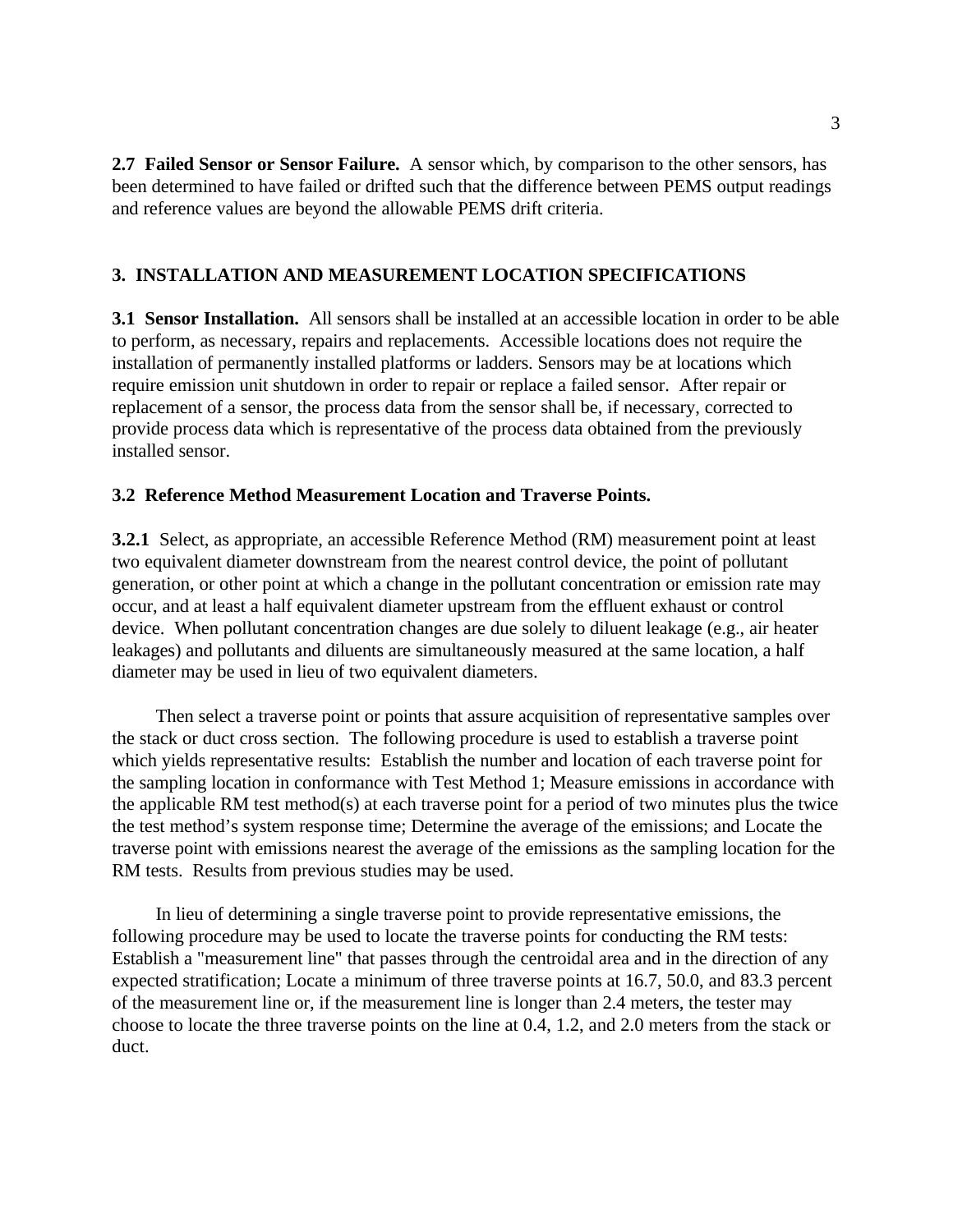The tester may select other traverse points, provided that they can be shown to the satisfaction of the Administrator to provide a representative sample over the stack or duct cross section. Conduct all necessary RM tests within 3 cm (but no less than 3 cm from the stack or duct wall) of the traverse point or points.

# **4. PERFORMANCE AND EQUIPMENT SPECIFICATIONS**

**4.1 Data Recorder Scale.** The PEMS data recorder response range must include a low-level (zero to 20% of the applicable emission standard) and a high-level value. The high-level value is chosen by the source owner or operator and is defined as follows:

**4.1.1** For a PEMS intended to measure an uncontrolled emission (e.g.,  $NO_x$  measurements at the stack of a natural gas fired boiler), the high-level value must be between 1.25 and 2 times the average potential emission level, unless otherwise specified in an applicable regulations. For a PEMS installed to measure controlled emissions, the high-level value must be between 1.5 and 2.0 times the pollutant concentration corresponding to the emission standard level. For a PEMS installed to measures emissions that are in compliance with an applicable regulation, the high-level value must be between 1.1 and 1.5 times the pollutant concentration corresponding to the emission standard level. If approved by the Permitting Authority. a lower high-level value may be used.

**4.1.2** The data recorder output must be established so that the high-level value is read between 90 and 100 percent of the data recorder full scale. This scale requirement is not applicable to digital data recorders.

**4.1.3** The PEMS design must allow the automatic or manual determination of failed sensors. At a minimum, an hourly determination must be performed.

**4.1.4** In the event of a failed sensor(s), the PEMS design may include the automatic or manual reconciliation of the process data provided that the PEMS emissions have been demonstrated to not have drifted by more than 20 percent of the applicable emission standard.

**4.2 PEMS Drift.** The PEMS must not drift or deviate from the reference value by more than 20 percent of the applicable emission standard based upon a perturbation analysis of the effect of sensor drift and the effect of utilizing reconciled process data for when a sensor or any combination of sensors has failed. If the PEMS includes emission and diluent models, the PEMS drift (PD) must be determined separately for each.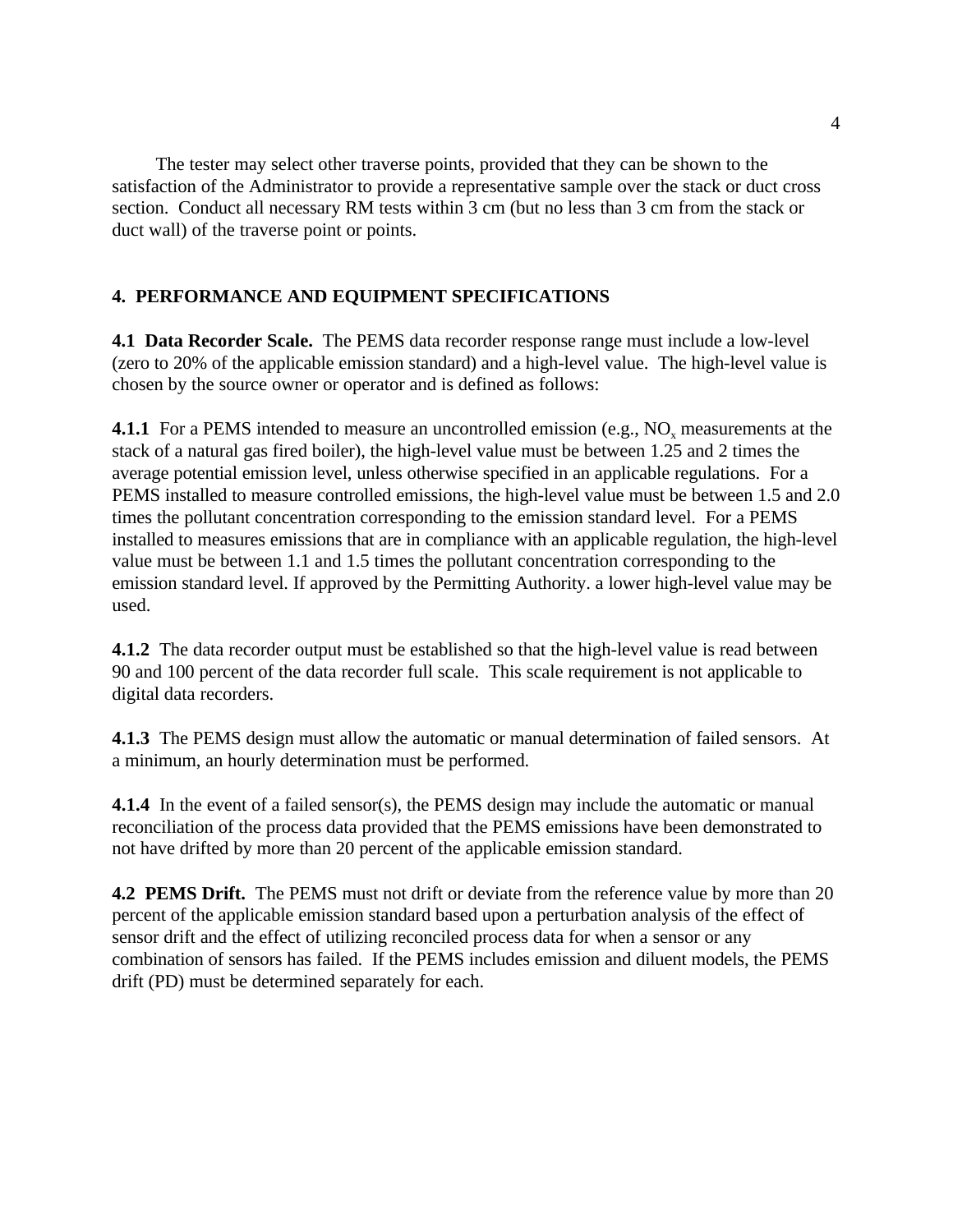**4.3 PEMS Relative Accuracy.** The RA of the PEMS must be no greater than 20 percent of the mean value of the RM test data in terms of the units of the emission standard or 10 percent of the applicable emission standard, whichever is greater. For emissions below 1/4 of the applicable emission standard, use 20 percent of the standard.

# **5. PERFORMANCE SPECIFICATION TEST PROCEDURES**

**5.1 Pretest Preparation.** Install the PEMS, prepare the RM test site according to the specifications in Section 3, and prepare the PEMS for operation according to the manufacturer's written instructions.

# **5.2 PEMS DRIFT TEST PROCEDURE.**

**5.2.1** Prior to the initial RATA, a demonstration of the ability of the PEMS to identify failed sensors and, if applicable, to reconcile failed sensors while maintaining the PEMS drift to less than 20% of the applicable standard shall be performed. This demonstration shall be conducted at a high-level reference value or a range of high-level reference values. The high-level reference value(s) must be between 75% to 100% of the pollutant concentration which corresponds to the applicable emission standard. The perturbation analysis shall be conducted as follows:

**5.2.2 General Records.** Record: the high-level reference value(s); the expected range of sensor values; the baseline sensor values at the reference values; the percent change in sensor value from the baseline sensor value established as the point at which the sensor is considered to have failed; and the sensor value which results in the sensor to be considered a failed sensor.

**5.2.3 Analysis of Failed Sensor Values.** Artificially perturb each sensor to the sensor value immediately prior to the sensor value which results in the sensor to be considered a failed sensor, and then record the sensor value and PEMS value. Calculate and record the PEMS drift for each sensor. The PEMS drift for each perturbed sensor value must be less than 20% of the applicable emission standard.

**5.2.4 Analysis of Sensor Reconciliation.** Artificially perturb each sensor to the sensor value which results in the sensor to be considered a failed sensor, and then record the calculated sensor value and PEMS value. Calculate and record the PEMS drift for each sensor. The PEMS drift for each reconciled sensor value must be less than 20% of the applicable emission standard. Repeat the procedure for the high-level reference value.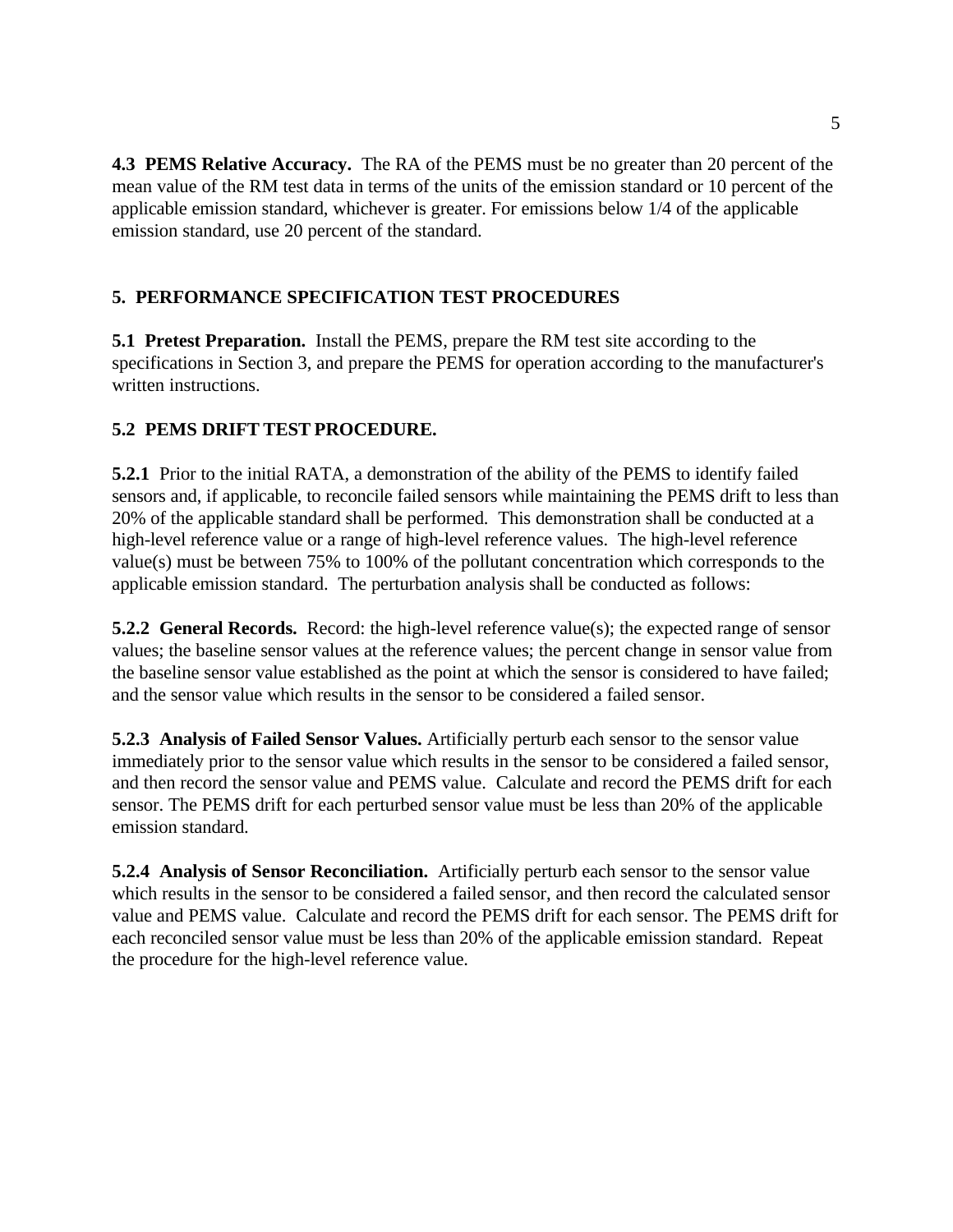**5.2.5 Analysis of Combinations of Failed Sensors.** Artificially perturb combinations of sensors to the sensor values which result in the sensors to be considered failed sensors, and then record the reconciled sensor values and PEMS value. Calculate the PEMS drift for each combination of failed sensors analyzed. Determine each combination of failed sensors which result in a PEMS drift of less than 20% of the applicable emission standard. The PEMS drift for each combination of reconciled sensor values must be less than 20% of the applicable emission standard in order to be acceptable.

# **5.3 RELATIVE ACCURACY TEST PROCEDURE**

**5.3.1 Sampling Strategy for RM Tests.** Conduct the RM tests in such a way that they will yield results representative of the emissions from the source and can be correlated to the PEMS data. In order to correlate the PEMS and RM data properly, mark the beginning and end of each RM test period of each run (including the exact time of the day) on the PEMS permanent record of output. Use the following strategies for the RM tests:

**5.3.2 Instrumental Test Methods.** For all types of emission units, instrumental test methods, e.g., Method 3A, Method 6C, and Method 7E, are recommended.

**5.3.3 Non-instrumental Test Methods.** For emission units with consistent emissions, integrated or grab non-instrumental test methods, e.g., Method 6 or Method 7, respectively, may be used. A test run for grab samples must be made up of at least three separate measurements. Note that for emission units with varying emissions, if non-instrumental test methods are to be used, then integrated non-instrumental test methods must be used since grab sampling techniques may not provide representative emissions data.

**5.3.4 Note.** At times, PEMS RA tests are conducted during new source performance standards performance tests. In these cases, RM results obtained during PEMS RA tests may be used to determine compliance as long as the source and test conditions are consistent with the applicable regulations.

**5.3.5 Correlation of RM and PEMS Data.** Correlate the PEMS and the RM test data as to the time and duration by first determining from the PEMS final output (the one used for reporting) the integrated average pollutant concentration or emission rate for each pollutant RM test period. Consider system response time, if important, and confirm that the pair of results are on a consistent moisture, temperature, and diluent concentration basis. Then, compare each integrated PEMS value against the corresponding average RM value. Use the following guidelines to make these comparisons.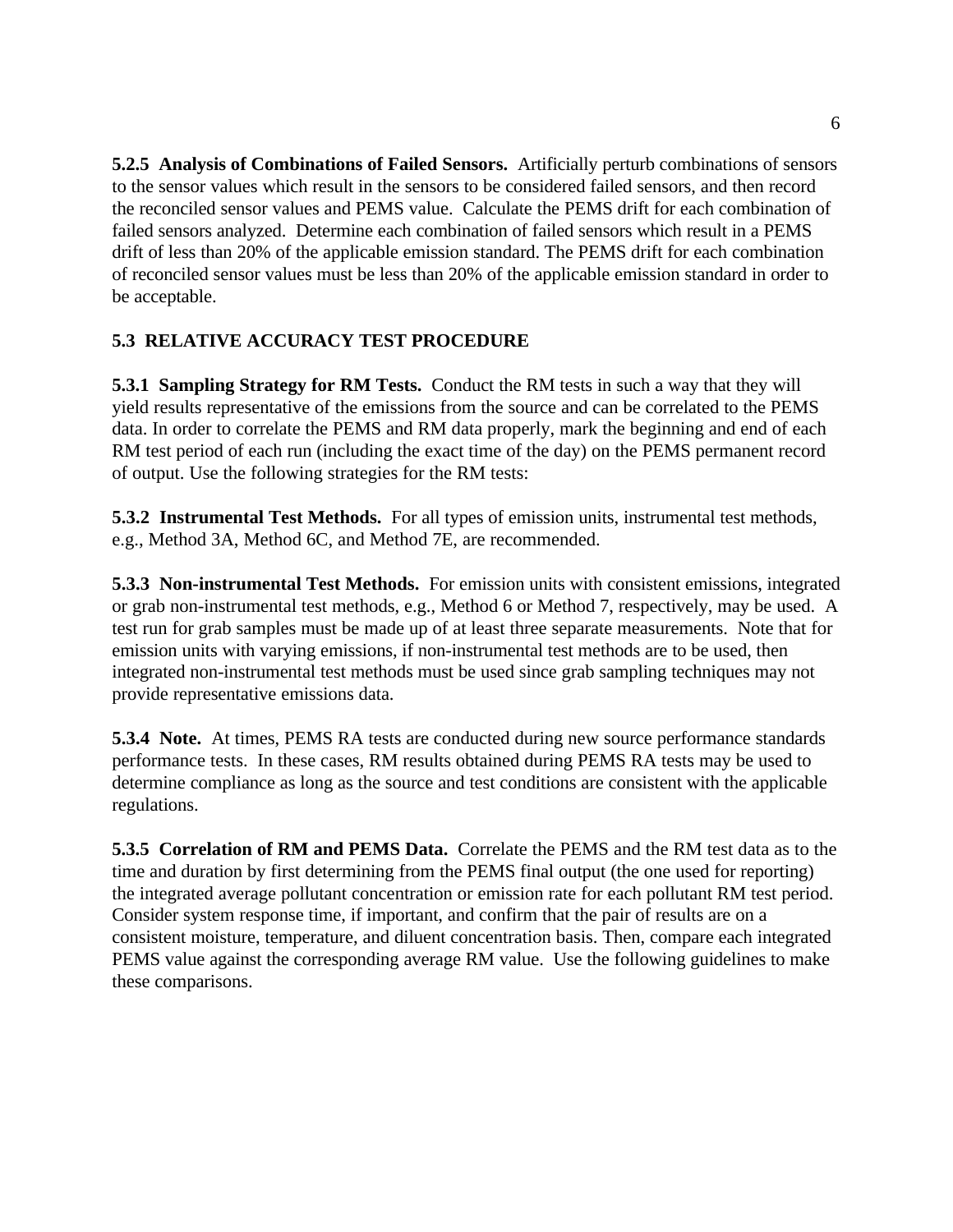**5.3.6** If the RM has an instrumental or an integrated non-instrumental sampling technique, make a direct comparison of the RM results and PEMS integrated average value.

**5.3.7** If the RM has a grab sampling technique, first average the results from all grab samples taken during the test run, and then compare this average value against the integrated value obtained from the PEMS during the run.

**5.3.8 Number of RM Tests.** Conduct a minimum of nine sets of all necessary RM tests. Three sets must be conducted at low-level gas concentrations or emission rates, three at normal-level, and three at high-level. Note: The tester may choose to perform more than nine sets of RM tests. If this option is chosen, the tester may, at his discretion, reject a maximum of three sets of the test results so long as the total number of test results used to determine the RA is greater than or equal to nine, but all data including the rejected data must be reported.

**5.3.9 Reference Methods.** Unless otherwise specified in an applicable regulations, the test methods contained in 40 CFR Part 60, Appendix A are required. The instrumental test methods, e.g., Methods 3A, 6C, and 7E, are recommended. The tester should ensure that the test method chosen will be able to provide accurate and precise emissions data.

**5.3.10 Calculations.** Summarize the results on a data sheet.

Calculate the mean of the RM values. Calculate the arithmetic differences between the RM and the PEMS output sets. Then calculate the mean of the difference, standard deviation, confidence coefficient, and PEMS RA, using Equations P-1, P-2, P-3, and P-4, respectively.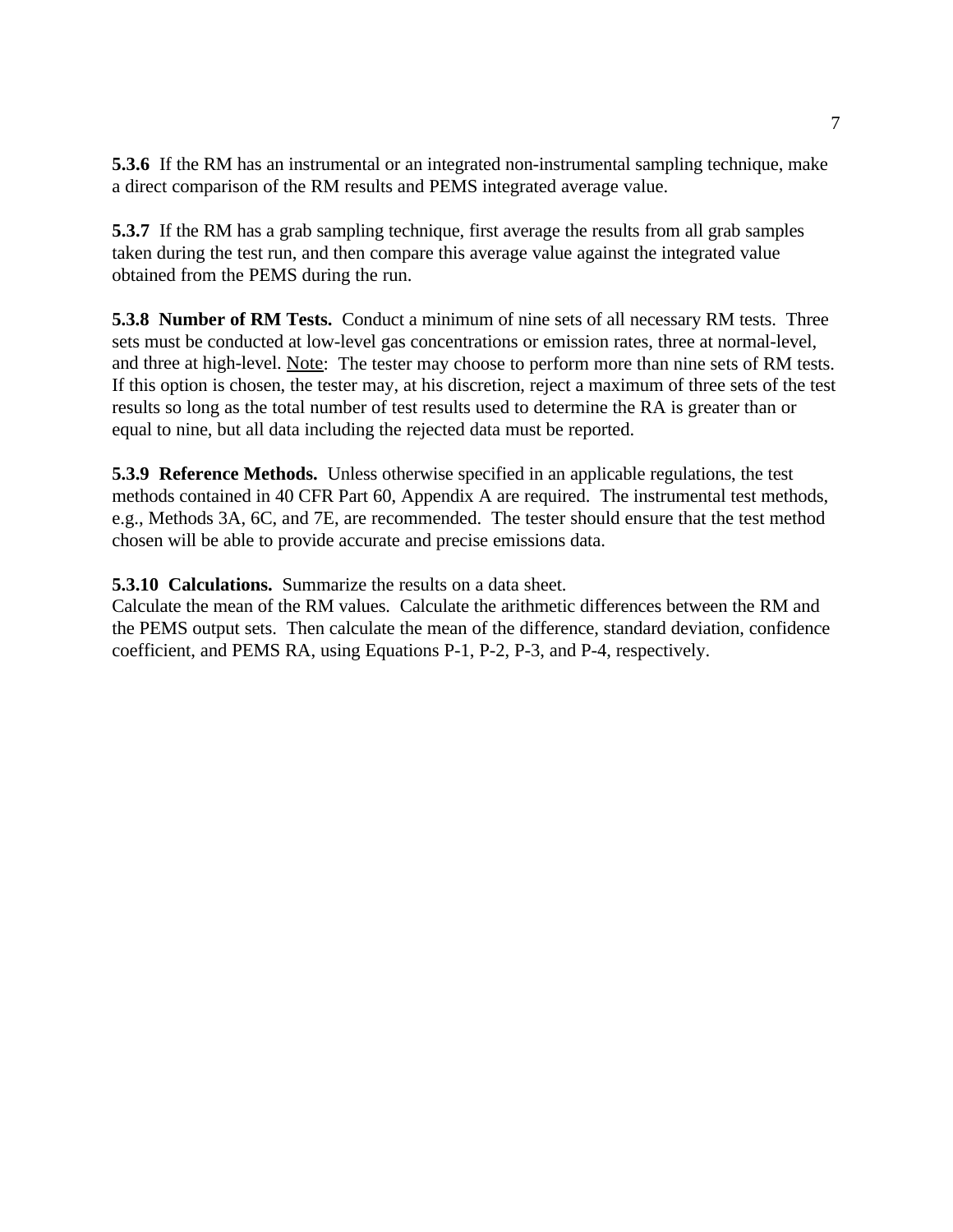#### **6. EQUATIONS**

**6.1 Arithmetic Mean.** Calculate the arithmetic mean of the difference, d, of a data set as follows:

$$
\overline{d} = \frac{1}{n} \sum_{i=1}^{n} d_i
$$
\n(Eq. P-1)

Where:  $n =$  Number of data points.

# $d_i$  = Difference between RM test result and PEMS output

When the mean of the differences of pairs of data is calculated, be sure to correct the data for moisture, if applicable.

**6.2 Standard Deviation.** Calculate the standard deviation,  $S_d$ , as follows:

$$
S_d = \left[\frac{\sum_{i=1}^{n} d_i^2 - \left(\sum_{i=1}^{n} d_i\right)^2}{\frac{\sum_{i=1}^{n} d_i}{n}}\right]^{1/2}
$$

(Eq. P-2)

**6.3 Confidence Coefficient.** Calculate the 2.5 percent error confidence coefficient (one-tailed), CC, as follows:

$$
CC = t_{0.975} \frac{S_d}{\sqrt{n}}
$$
  
(Eq. P-3)

Where:  $t_{0.975} = t$ -value (see Table P-1).